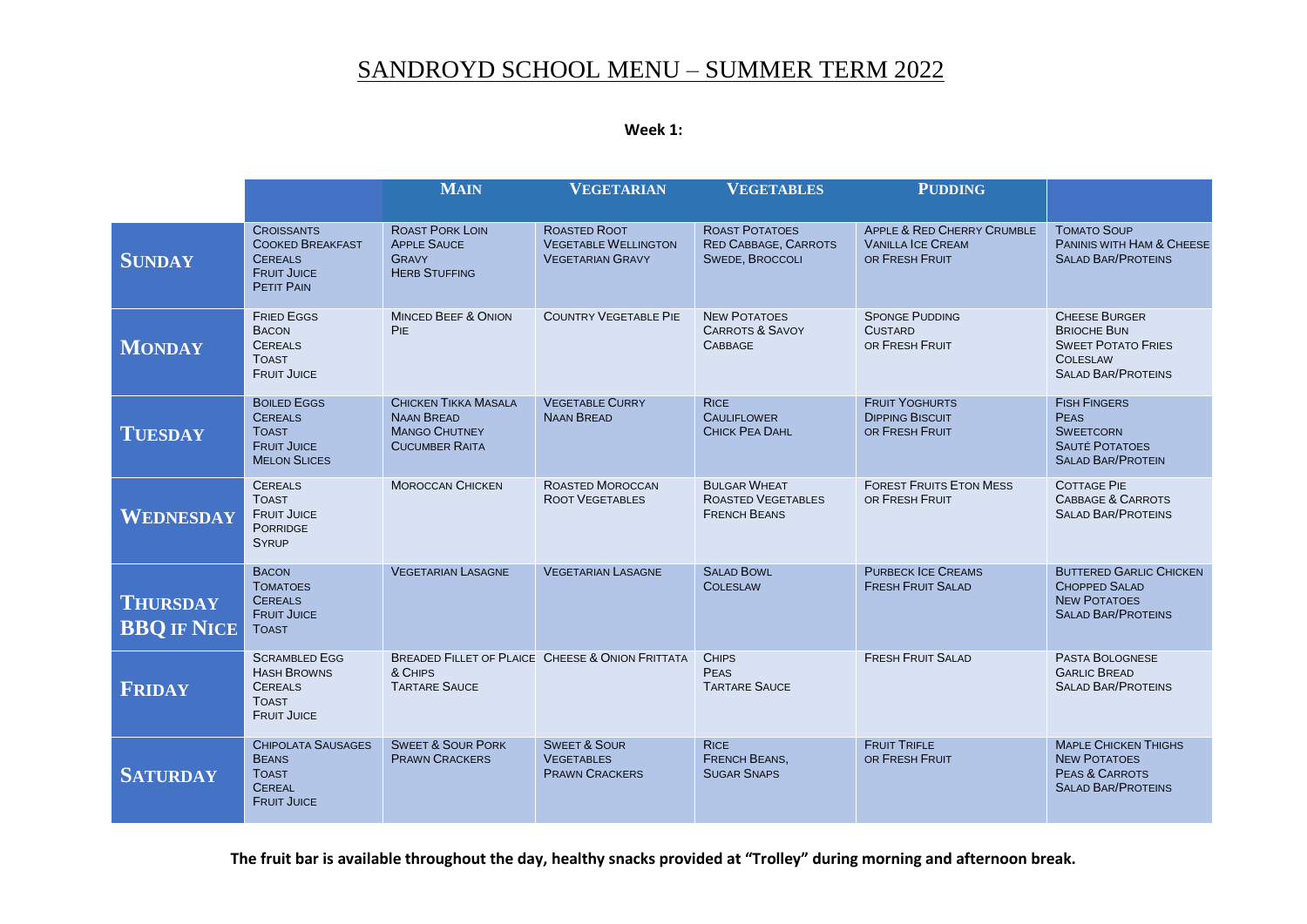## SANDROYD SCHOOL MENU – SUMMER TERM 2022

| Week |  |
|------|--|
|------|--|

|                                       | <b>LUNCH</b><br><b>BREAKFAST</b>                                                                         |                                                                                |                                                                     |                                                                          |                                                                                 | <b>TEA</b>                                                                                                    |
|---------------------------------------|----------------------------------------------------------------------------------------------------------|--------------------------------------------------------------------------------|---------------------------------------------------------------------|--------------------------------------------------------------------------|---------------------------------------------------------------------------------|---------------------------------------------------------------------------------------------------------------|
|                                       |                                                                                                          | <b>MAIN</b>                                                                    | <b>VEGETARIAN</b>                                                   | <b>VEGETABLES</b>                                                        | <b>PUDDING</b>                                                                  |                                                                                                               |
| <b>SUNDAY</b>                         | <b>COOKED BREAKFAST</b><br><b>PETIT PAIN</b><br><b>CEREALS</b><br><b>FRUIT JUICE</b><br><b>CROISSANT</b> | ROAST LAMB<br><b>GRAVY</b><br><b>HERB SEASONING</b><br><b>MINT SAUCE</b>       | <b>CAULIFLOWER CHEESE</b><br>& TOMATO BAKE                          | <b>DAUPHINOISE POTATOES</b><br><b>BROCCOLI, CARROTS</b><br>& RED CABBAGE | <b>CHOCOLATE FUDGE CAKE</b><br><b>FRESH CREAM</b><br>OR FRESH FRUIT             | <b>LAMB BURGER</b><br><b>BRIOCHE BUN</b><br><b>CHEESE SLICES</b><br><b>CHIPS</b><br><b>SALAD BAR/PROTEINS</b> |
| <b>MONDAY</b>                         | <b>FRIED EGGS</b><br><b>HASH BROWNS</b><br><b>TOAST</b><br><b>CEREALS</b><br><b>FRUIT JUICE</b>          | PAPRIKA CHICKEN<br>POTATO BAKE                                                 | <b>QUORN MINCE</b><br><b>COTTAGE PIE</b>                            | PEAS, CARROTS &<br><b>SAVOY CABBAGE</b>                                  | <b>SULTANA SPONGE</b><br><b>CUSTARD</b><br>OR FRESH FRUIT                       | <b>FISH FINGERS</b><br><b>CREAMED POTATOES</b><br><b>BAKED BEANS</b><br><b>SALAD BAR/PROTEINS</b>             |
| <b>TUESDAY</b>                        | <b>SCRAMBLED EGGS</b><br><b>BEANS</b><br><b>CEREALS</b><br><b>TOAST</b><br><b>FRUIT JUICE</b>            | <b>SAUSAGES IN GRAVY</b><br>YORKSHIRE PUDDING                                  | <b>VEGETARIAN SAUSAGES</b><br>IN GRAVY<br>YORKSHIRE PUDDING         | <b>BOILED POTATOES</b><br>CARROTS.<br><b>CABBAGE</b>                     | <b>FRUIT &amp; VEGETABLE</b><br><b>ROCKET LOLLIES "JUDES"</b><br>OR FRESH FRUIT | PESTO PASTA<br><b>GARLIC BREAD</b><br>PEAS & SPINACH<br><b>SALAD BAR/PROTEINS</b>                             |
| WEDNESDAY                             | <b>SAUSAGES</b><br><b>SAUTÉ POTATOES</b><br><b>TOAST</b><br><b>FRUIT JUICE</b><br><b>CEREALS</b>         | <b>LAMB MOUSSAKA</b><br><b>CRUSTY BREAD</b><br><b>TZATZIKI</b>                 | <b>VEGETABLE MOUSSAKA</b><br><b>CRUSTY BREAD</b><br><b>TZATZIKI</b> | <b>SWEET POTATO WEDGES</b><br><b>PEPPER STICKS</b>                       | <b>RASPBERRY MERINGUE</b><br><b>ROULADE</b><br>OR FRESH FRUIT                   | <b>PASTA RATATOUILLE</b><br><b>GRATED CHEESE</b><br><b>SALAD BAR/PROTEINS</b>                                 |
| <b>THURSDAY</b><br><b>BBQ IF NICE</b> | <b>CEREALS</b><br><b>TOAST</b><br><b>FRUIT JUICE</b><br><b>PORRIDGE</b><br><b>SYRUP</b>                  | <b>BBQ</b>                                                                     |                                                                     | <b>SALADS</b><br><b>BREADS</b>                                           | <b>PURBECK ICE CREAMS</b><br>OR FRESH FRUIT                                     | <b>BAKED POTATOES</b><br>CHILLI CON CARNE 15K<br><b>GRATED CHEESE</b><br><b>SALAD BAR/PROTEINS</b>            |
| <b>FRIDAY</b>                         | <b>BOILED EGGS</b><br><b>CEREALS</b><br><b>TOAST</b><br><b>FRUIT JUICE</b><br><b>MELON SLICES</b>        | <b>BATTERED FILLET</b><br>OF COD & CHIPS<br><b>TARTARE SAUCE</b>               | <b>VEGETABLE CUTLET</b><br><b>TOMATO SAUCE</b>                      | <b>CHIPS</b><br><b>PEAS</b>                                              | <b>PROFITEROLES</b><br><b>CHOCOLATE SAUCE</b><br>OR FRESH FRUIT                 | <b>KATSU CHICKEN CURRY</b><br><b>STEAMED RICE &amp; NAAN</b><br><b>BROCCOLI</b><br><b>SALAD BAR/PROTEINS</b>  |
| <b>SATURDAY</b>                       | <b>BACON</b><br><b>TOMATOES</b><br><b>CEREALS</b><br><b>TOAST</b><br><b>FRUIT JUICE</b>                  | <b>STEAMED SALMON</b><br><b>FILLET</b><br>WHITE WINE AND CHIVE<br><b>SAUCE</b> | SPINACH, MUSHROOM<br>& BRIE PARCEL                                  | <b>BUTTERED POTATOES</b><br><b>SUGAR SNAPS,</b><br><b>FRENCH BEANS</b>   | <b>BANOFFEE PIE</b><br>OR FRESH FRUIT                                           | <b>MACARONI CHEESE</b><br><b>PETIT PAINS</b><br>PEAS & CORN<br><b>SALAD BAR/PROTEINS</b>                      |

**The fruit bar is available throughout the day, healthy snacks provided at "Trolley" during morning and afternoon break.**